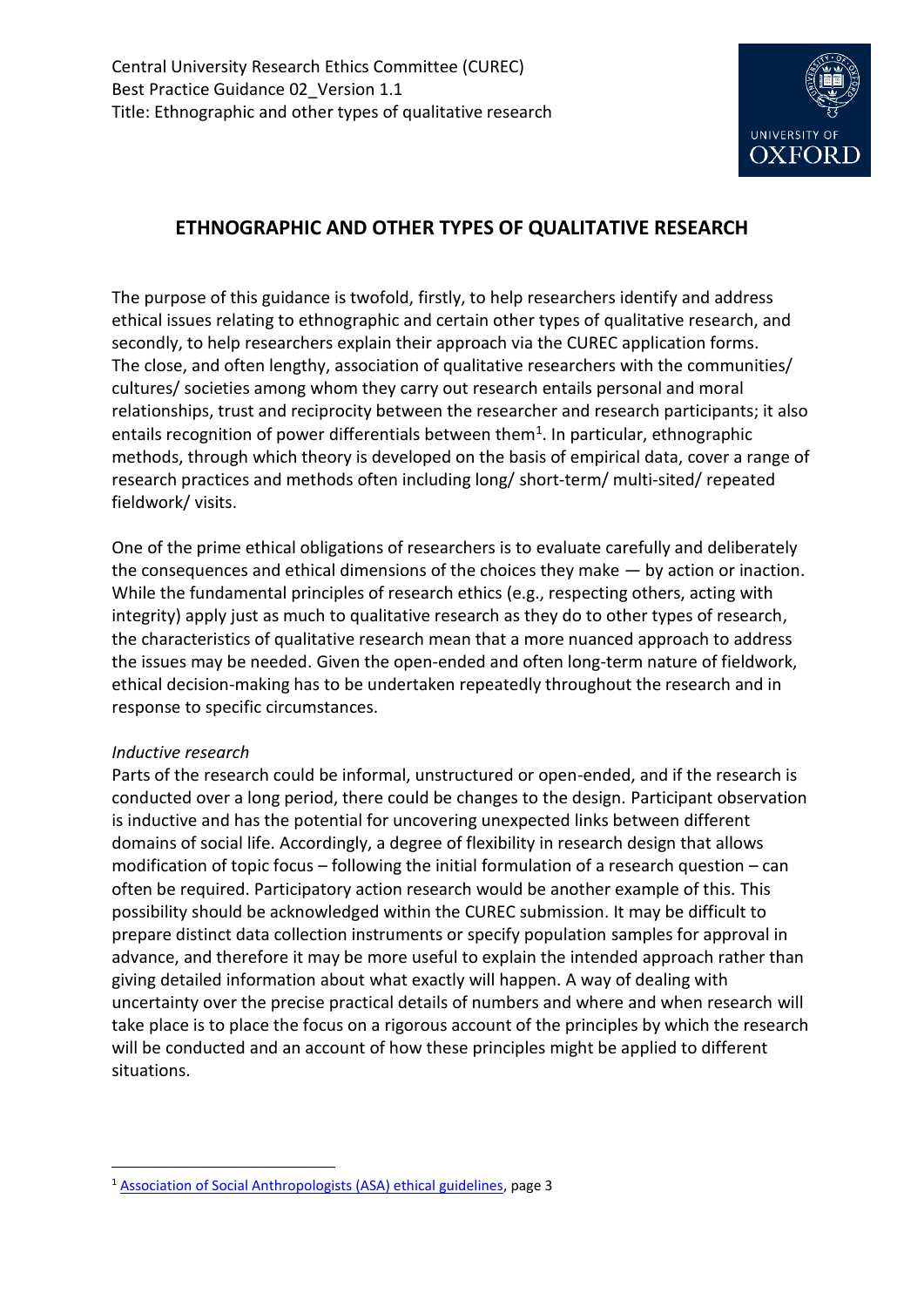#### *Informed consent*

Consider what would be the most appropriate method for obtaining and maintaining participants' informed consent; simply requesting and obtaining this at the start of the project might not be sufficient for longer or more complex projects. Consent forms could be collaboratively designed with those that will sign them, or participants could be asked to comment on the suitability of drafts.

Participants should be made aware of the research being carried out wherever possible and, for longer-term projects, on an ongoing basis. However, there may be situations where it is not practical to obtain informed consent from all the participants, for example, when observing a large number of people. Alternative methods, such as displaying posters to inform participants and provide them with contact details should they have questions or prefer to be excluded, should be considered, and any risks to participants, minimised. The data must be kept securely and participants should not be identifiable from any research outputs without their informed consent.

An ethics application should give a focused account of why the proposed approaches are appropriate and situate the choices in the research design and, where possible, in current debates in research ethics.

#### *Relationships and professional boundaries*

The type of relationships formed with research participants and interaction with others involved in the research can be quite different from relationships with participants in other types of research. There is the potential for blurred boundaries between roles, such as between a researcher's role as a researcher and their role as a member of the community or as a volunteer; this is particularly acute for insider research. Any inequalities in relationships may be exacerbated by the length of the relationship. Think through how this might feel from the perspective of the participants and what could be done to distinguish research activities from other activities. How might this affect the participants' ability to give informed consent? Are there any additional risks to the privacy of the participants? The collection of data should be as overt as possible. Researchers should be aware of the potentially intrusive nature of some of their enquiries and methods.

# *Addressing the risk of harm*

There could be unintended or incidental consequences of the research, either to the participants as individuals, or more broadly. Researchers should be sensitive to the possible consequences of their work, endeavour to guard against predictably harmful effects and protect research participants as far as possible against any other (unpredicted and unanticipated) potential harmful effects of research.

Risks to the physical and psychological safety of the researcher(s): If the researchers are going to be away from their usual support networks and if there are cultural differences or topics that could be distressing for either the participants or the researchers, it is important that measures are put in place to support the researcher and to reduce the risk of harm.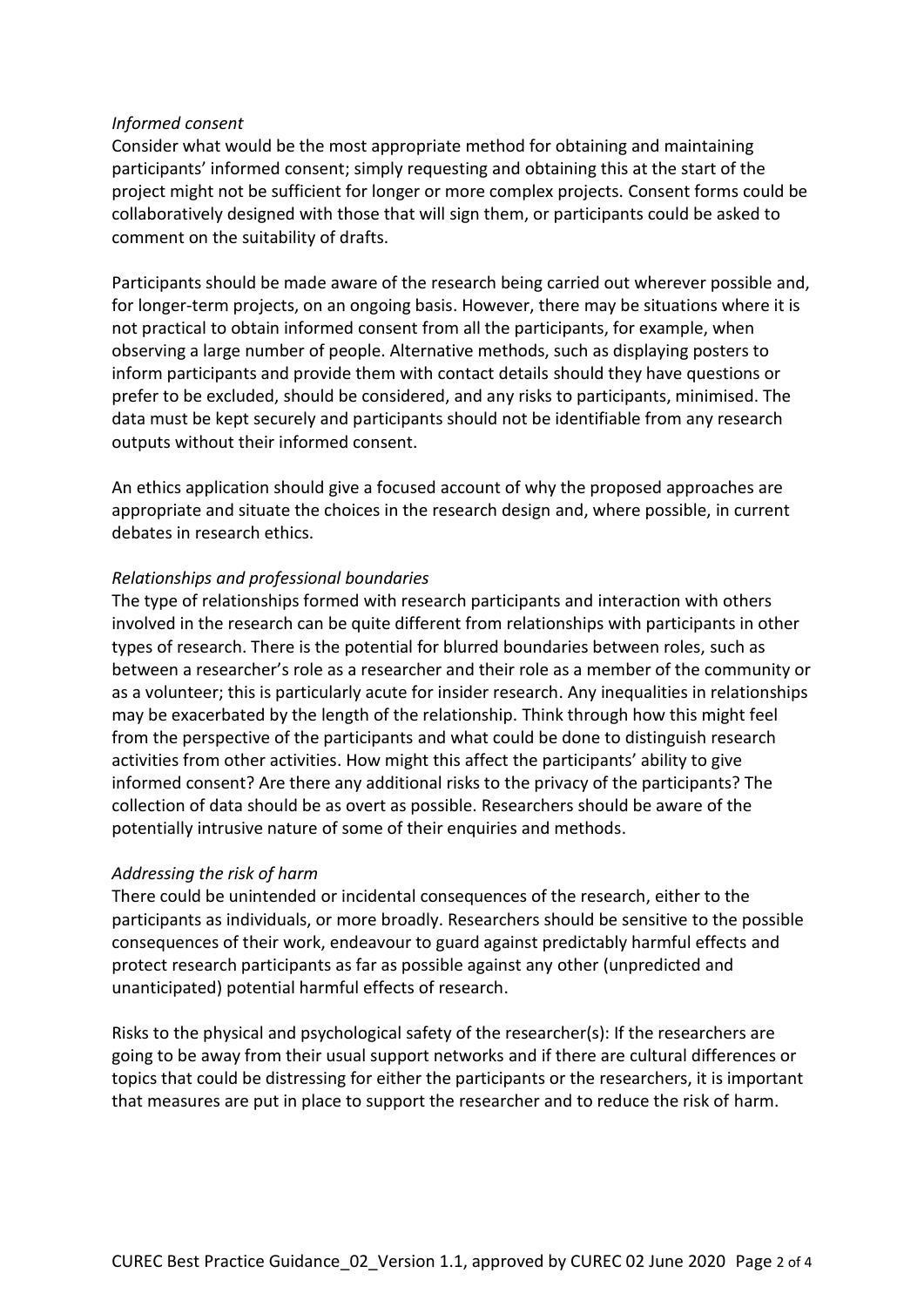These could include, for example, maintaining contact with support networks, taking breaks from the field site/ community and preparing through attending relevant training courses<sup>2</sup>.

#### *Participants' privacy*

Privacy and confidentiality present qualitative researchers with particularly difficult problems given the cultural and legal variations between societies and the various ways in which the real interests or research role of the ethnographer may not fully be realised by some or all of the participants. In research outputs, researchers and participants should remain aware of the tension between providing the level of detailed description necessary for an in-depth understanding of the research context and revealing identifying information about that context which may lead to a breach of participant anonymity. It may be harder to de-identify participants fully because of the nature of the data that is collected or the size of the population being studied. It should also be recognised that in some contexts anonymisation is undesirable, e.g. where participants actively want their voices to be heard or where research data is understood by a community of research participants to constitute documentation of practices and lifeways that communities may wish to refer to in later generations. It may be helpful to refer to CUREC's Best Practice Guidance (03) on elite and expert interviewing<sup>3</sup>. Researchers need to be clear and consistent in participant-facing information and use straightforward language that the participants will understand. It may be clearer to explain how likely it is that they will be identifiable from the research outputs rather than using terms like 'anonymisation', 'pseudonymisation' or 'de-identification'. Refer to CUREC's Best Practice Guidance on Data Protection, Collection and Management<sup>4</sup> (BPG 09) for further guidance.

# *Respondent validation*

As well as making sure participants are aware of any limits to confidentiality and anonymity, it may be appropriate in some situations to give participants the chance to review what is being said about them (i.e. respondent validation). Separate informed consent agreements for data collection and the dissemination of the study's results may be helpful. Consider what will happen at the end of the research project. It may be appropriate to provide a summary of the research findings in a way that is appropriate for the participants and commensurate with their contribution. In longer-term research projects, the burden on participants may be greater and they may be more invested in the project than in shortterm studies. Will participants and the local community be able to benefit, directly or indirectly from the research?

As with all research, it is important that the researchers weigh up the risks and benefits associated with the research, treat those involved with respect and conduct the research with integrity. Particular consideration should be given to the research design, obtaining and maintaining the participants' informed consent, the consequences of the relationships and addressing any risks of harm to those involved with, or affected by, the research.

Researchers are welcome to contact their [DREC](https://researchsupport.admin.ox.ac.uk/governance/ethics/committees/drecs) or [IDREC](https://researchsupport.admin.ox.ac.uk/governance/ethics/apply/sshidrec) for advice on how to address the challenges associated with the ethical issues in qualitative research.

1

<sup>&</sup>lt;sup>2</sup> [Social Science division's fieldwork resources webpage](https://socsci.web.ox.ac.uk/research-fieldwork#collapse1274736)

<sup>&</sup>lt;sup>3</sup> [BPG 03 Elite and expert interviewing](https://researchsupport.admin.ox.ac.uk/files/bpg03eliteandexpertinterviewingpdf)

<sup>4</sup> [CUREC's best practice guidance documents](https://researchsupport.admin.ox.ac.uk/governance/ethics/resources/bpg)